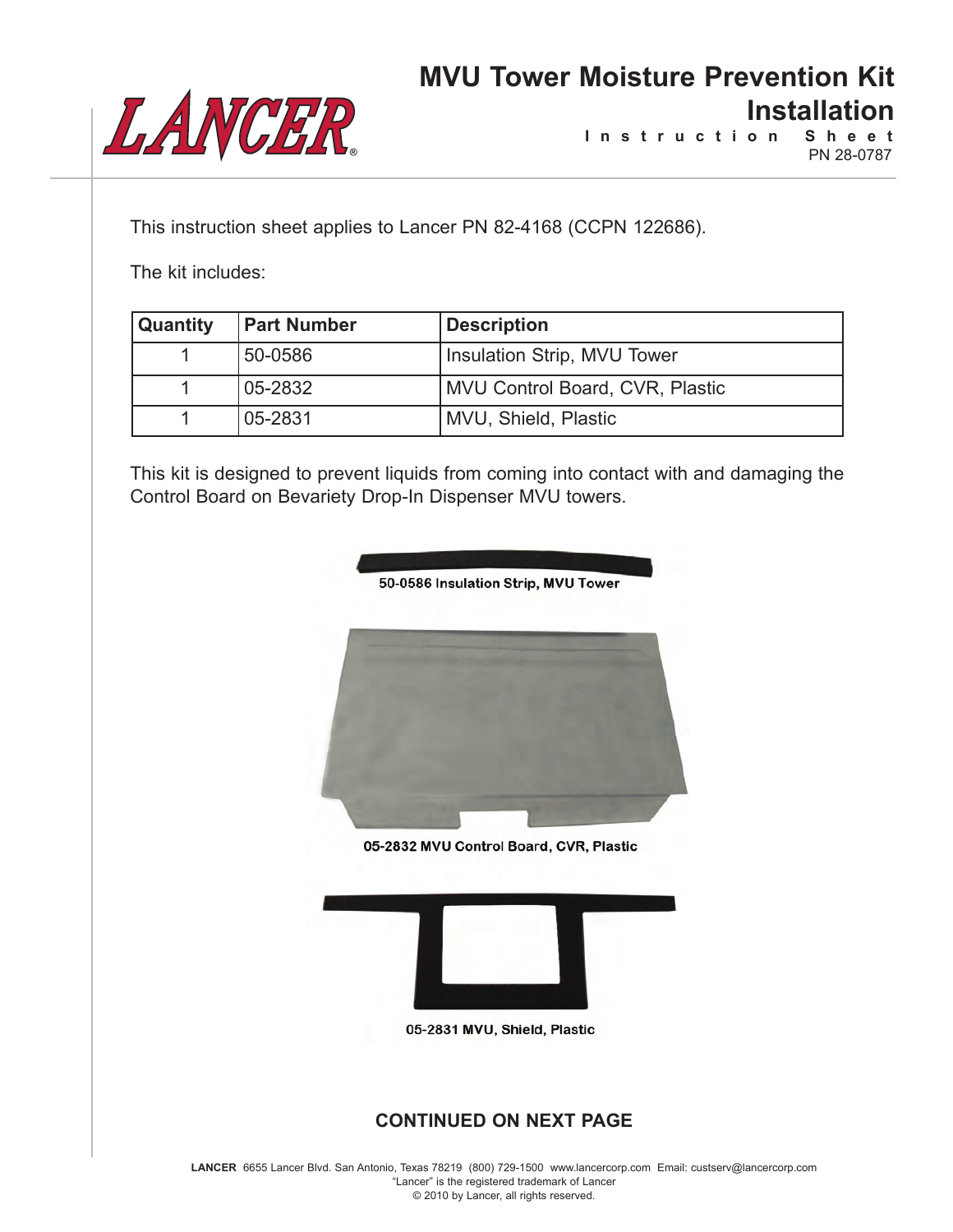

PN 28-0787 **I n s t r u c t i o n S h e e t**



## **STEP 1**

Remove MVU ID panel (button board).

Remove ribbon cable from MVU ID panel (button board).



## **STEP 2**

Remove ribbon cable from control board.



## **STEP 3**

Peel adhesive from insulation strip (05-0586).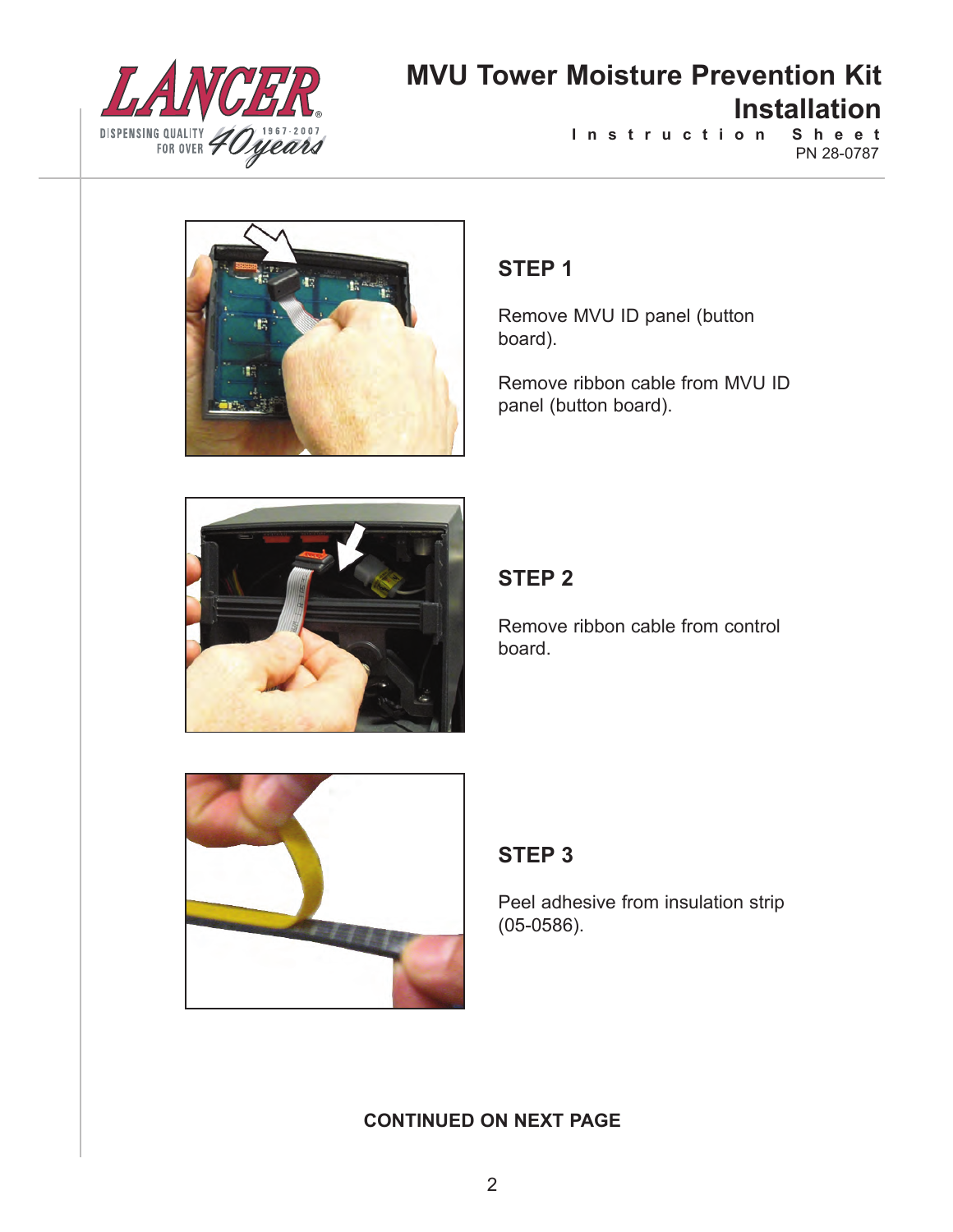

**I n s t r u c t i o n S h e e t** PN 28-0787



### **STEP 4**

Secure insulation to the inside top surface of the ID panel (button board) as shown at left.



View of MVU front without ribbon cable attached.



## **STEP 5**

Loosen screws that secure cover so control board moves freely.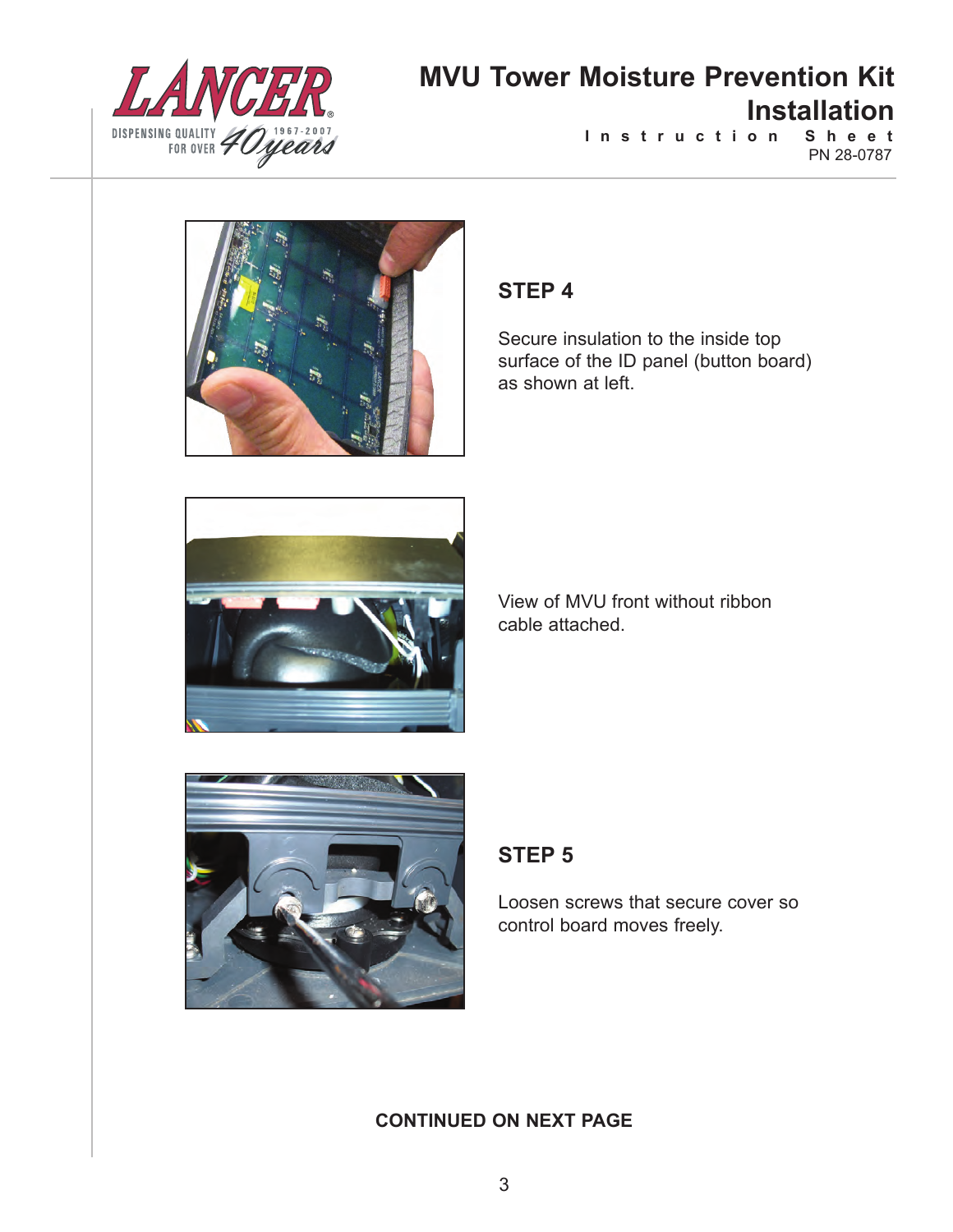

PN 28-0787 **I n s t r u c t i o n S h e e t**



## **STEP 6**

Pull control board out slightly (as shown) and slide CVR, Plastic (05- 2832) between control board and cover. Push in control board and tighten screws.



## **STEP 7**

Attach connector of ribbon cable to control board as shown. Make sure red stripe is on the right side.



Shown: Shield, Plastic (05-2831). Note top flange and bottom notch.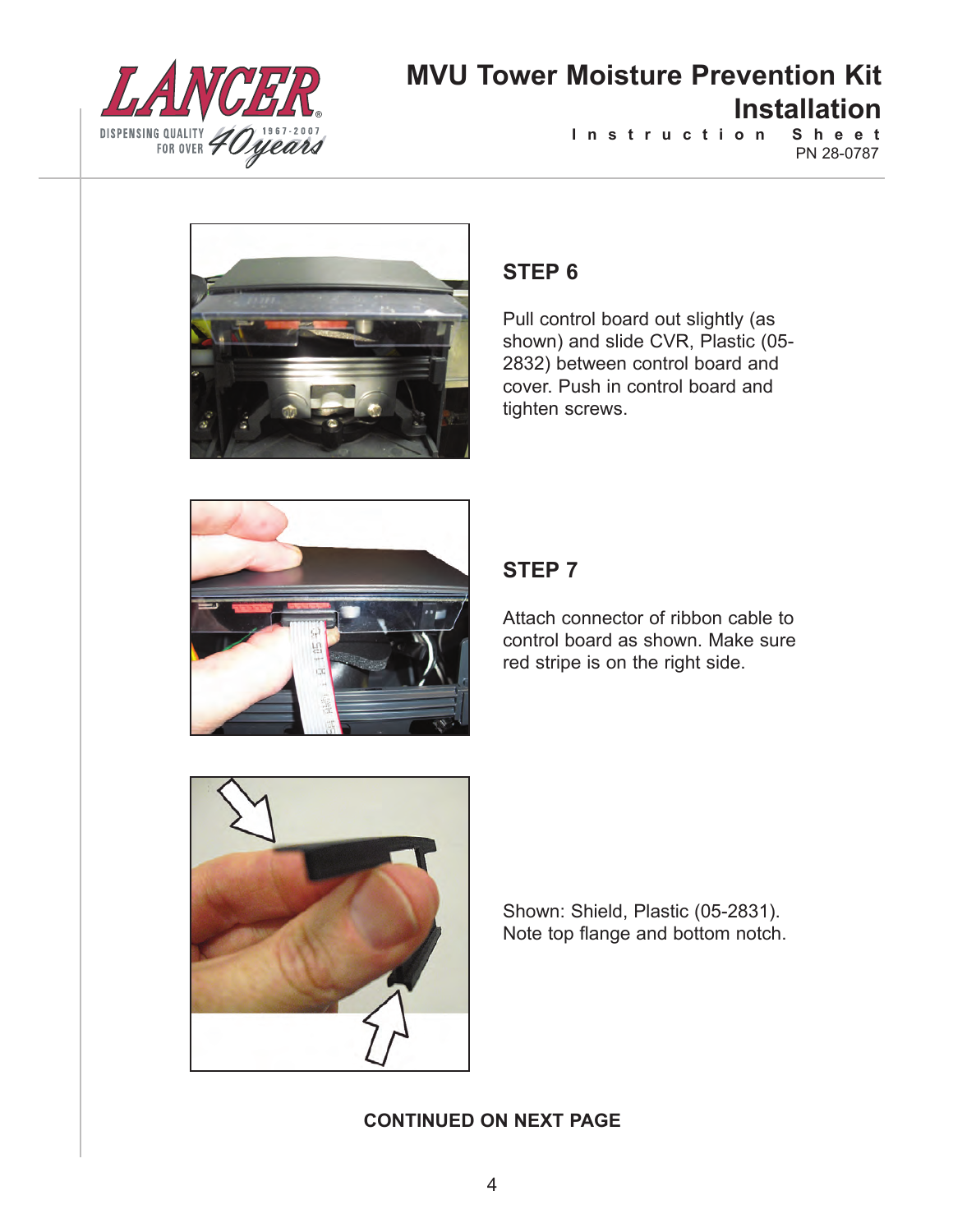

**I n s t r u c t i o n S h e e t** PN 28-0787



### **STEP 8**

Insert plastic shield top first in between control board and cover.



### **STEP 9**

Insert bottom notch to fit on cross-member.



Shown: plastic shield insertion complete.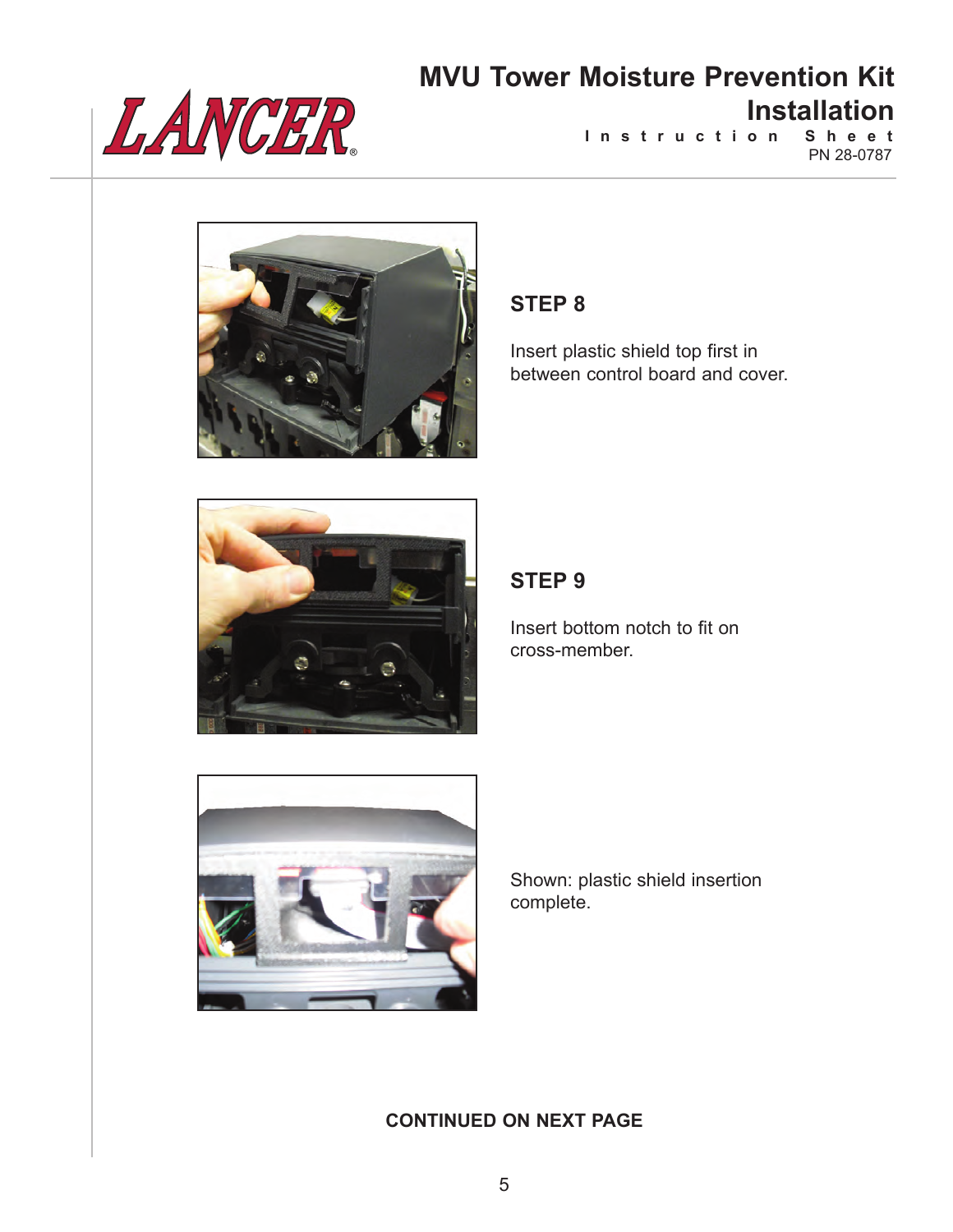

**I n s t r u c t i o n S h e e t** PN 28-0787



#### **STEP 10**

Attach opposite end of ribbon cable to button board front cover. Make sure red stripe is on right side.



### **STEP 11**

Route ribbon cable to the right window of the shield. Note that the ribbon cable must be placed behind the MVU cover cross bar. A ribbon cable that contacts the back side of the MVU ID panel (button board) may cause one or more of the selection buttons to malfunction.



### **STEP 12**

Slide MVU ID panel (button board) in place and ensure that ribbon cable is not in the way.